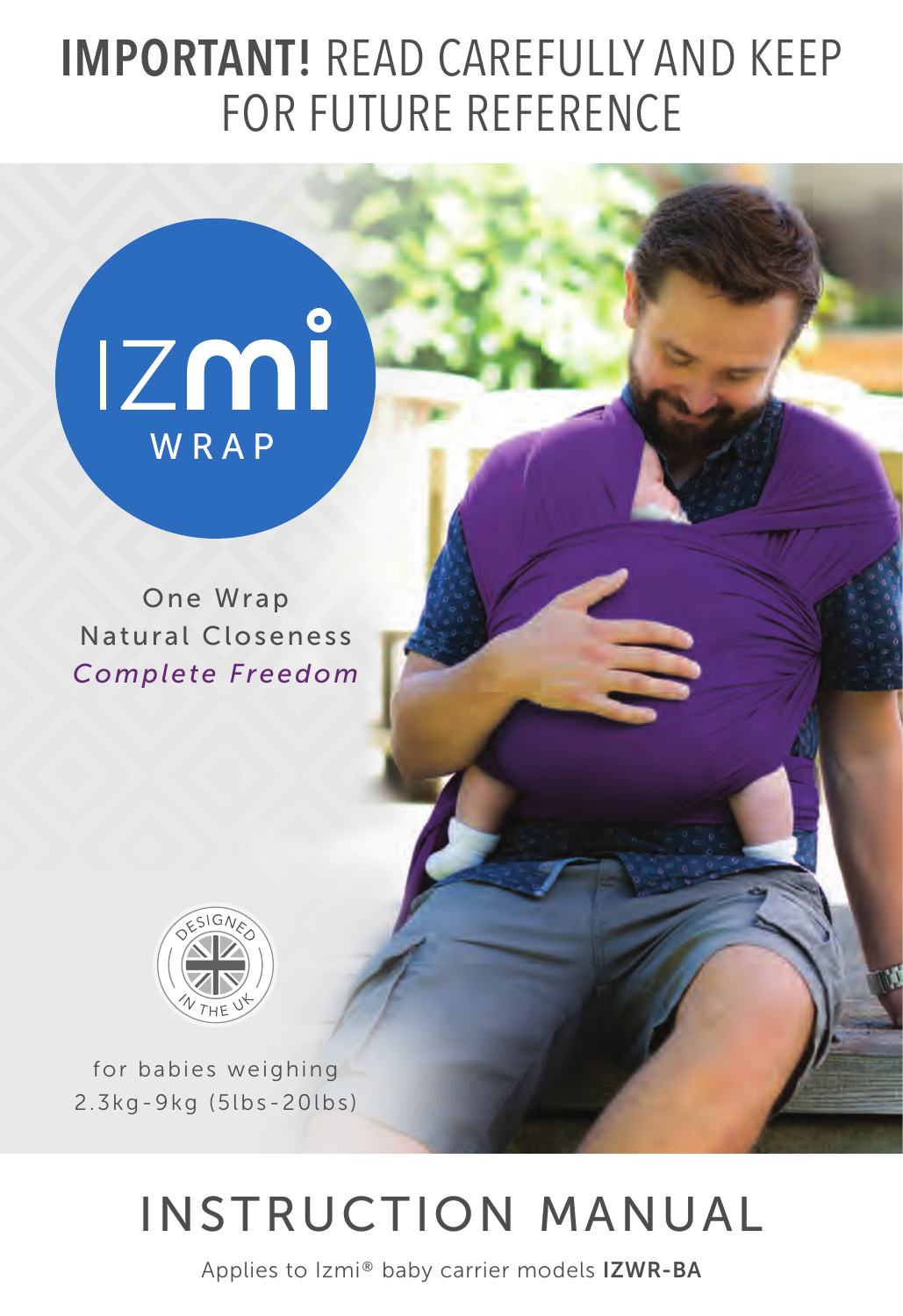# Your Izmi® Wrap Contents

## For natural, comfortable closeness during your baby's first months. Simple, adaptable and flexible support, every day.

Important Information: Please read this instruction manual carefully before you use your Izmi® Wrap. More information, advice and videos can be found on our website www.izmibaby.co.uk

The Izmi® Wrap is most suitable for use from birth (2.2kg/5lbs)\* to around 9 months (9kg/20lbs). \*There is no minimum weight limit when your Izmi® Wrap is used correctly, however for babies weighing under 3.2kg/7lbs, and those with any disability or illness, please seek advice from a health professional or carrying consultant before use.

## To Ensure Your Baby's Safety:

- Always follow the quidelines for safe carrying (see pages 14-15 for further information).
- When using the Izmi® Wrap continue to monitor your child at all times.
- Be aware of hazards around you whilst using the baby carrier; avoid heat sources, hot drinks and unsafe environments.
- Regularly inspect your  $Izm\otimes W$ rap for any signs of wear or damage.
- Always be aware of the increased risk of your child falling out of the Wrap as you become more active.

## WARNING! When using your Izmi® Wrap:

- For low birthweight babies and children with medical conditions, seek advice from a health professional before use.
- Your balance may be adversely affected by your movement and that of your child.
- Take care when bending or leaning forward or sideways.
- This carrier is not suitable for use during sporting activities.

The Izmi® Wrap is tested to Safety Standard CEN/TR 16512:2015. Product Warranty and Registration: Register your Izmi® Wrap online at www.izmibaby.co.uk

| IZMI® WRAP FEATURES & PARTS<br>$\overline{4}$                                                                                                                                                                                                                       |
|---------------------------------------------------------------------------------------------------------------------------------------------------------------------------------------------------------------------------------------------------------------------|
| $\overline{4}$                                                                                                                                                                                                                                                      |
| PUTTING THE WRAP ON<br>6 <sup>1</sup>                                                                                                                                                                                                                               |
| FRONT CARRY NAMES AND RESIDENCE AND RESIDENCE AND RESIDENCE AND RESIDENCE AND RESIDENCE AND RESIDENCE AND RESIDENCE AND RESIDENCE AND RESIDENCE AND RESIDENCE AND RESIDENCE AND RESIDENCE AND RESIDENCE AND RESIDENCE AND RESI<br>$\begin{bmatrix} 8 \end{bmatrix}$ |
| ( 9 )                                                                                                                                                                                                                                                               |
| SUPPORTING YOUR BABIES HEAD<br>(10)                                                                                                                                                                                                                                 |
| $\left( \begin{matrix} 10 \end{matrix} \right)$                                                                                                                                                                                                                     |
| $\blacksquare$                                                                                                                                                                                                                                                      |
| SIDE CARRY NAMES AND RESIDENCE CARRY<br>$\overline{12}$                                                                                                                                                                                                             |
| $\left(1\right)$                                                                                                                                                                                                                                                    |
| (14)                                                                                                                                                                                                                                                                |
| USING YOUR CARRIER IN SPECIAL SITUATIONS<br>(15)                                                                                                                                                                                                                    |



#izmibaby www.izmibaby.co.uk info@izmibaby.co.uk

3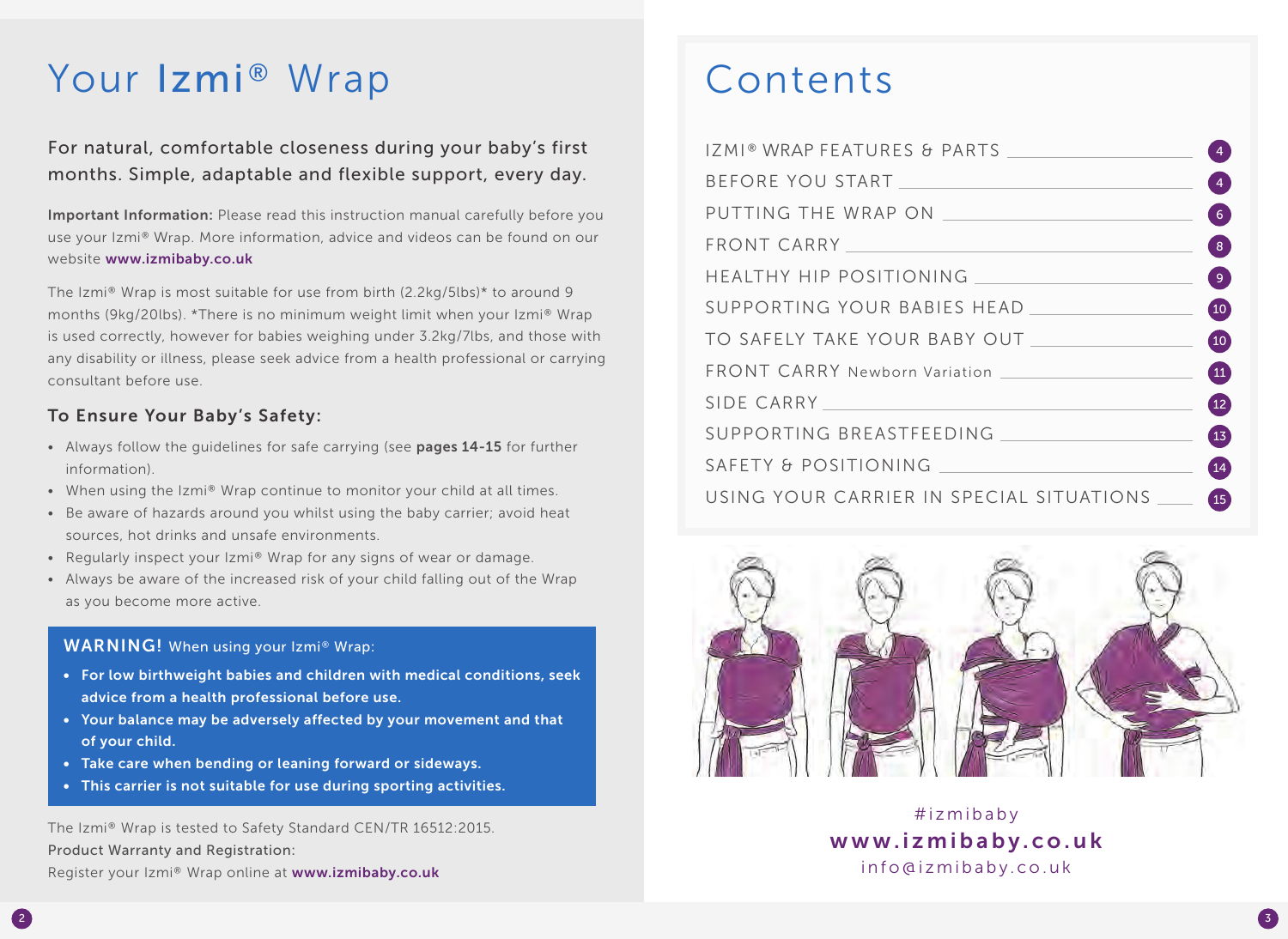# Izmi® Features & Parts

## **1** Natural Fabrics

97% bamboo is super soft, flexible and breathable

Excellent Weight Distribution 2 Spread your wrap fabric wide for optimum weight distribution

## **3** Soft Support

Supports your baby snugly against your body in their natural position, with no clips, buckles, hard or rigid parts

4 Ergonomic and Adjustable **Tie tightly** to fit to your body, giving custom-fitting comfort whatever your shape or size

## **5** Reinforced Edges

Sewn to provide support and comfort; contrasting stitching at each edge helps you to wrap more easily

## Before you start...

Your Izmi<sup>®</sup> Wrap is very easy to use! Start by putting on your Izmi<sup>®</sup> Wrap (see pages 6-7), then choose your carrying position (pages 8-13). You can leave your Izmi® Wrap tied to your body all day as your baby can be taken in and out of the carrier without re-tying! Keep your Izmi® Wrap out of the reach of children when it is not in use.

The notes on the next page help answer some questions you may have when you first start using the Izmi® Wrap.

For further support please visit our website www.izmibaby.co.uk



5

## How tightly should I tie my Izmi® Wrap?

The Izmi® Wrap is very elastic. It needs to be tied tightly in order to safely support your baby against your body. Tie your Wrap so that there is no slack or loose fabric, and start with the centre of the wrap higher than your belly button. When tied, the Wrap should stretch to allow you to put your baby into it, but it should be tight enough to support your baby in a high, snug position against your chest so that they cannot slump away from your body.

## Is my Izmi® Wrap a hands-free carrier?

Yes! When tied correctly for a snug, supportive fit, the Izmi® Wrap will allow you to safely carry your baby without supporting them with your hands. If you do not feel able to let go of your baby when they are in the Wrap, and/or if they are able to slump down or away from your body, take them out and re-tie it more tightly.

Please note that the Supporting Breastfeeding Position (page 13) is NOT suitable for hands-free carrying.

## Which carrying position should I choose?

There are two options for a front carry in the Izmi® Wrap; for most babies the most suitable carry position is the standard Front Carry (pages 8-9), where the baby has their lower legs and feet outside the fabric of the Wrap. For some newborns who prefer to hold their legs and feet closer to their body, the Front Carry Newborn Variation (page 11) may also be suitable.

Check how your baby naturally holds their legs when you are carrying them in your arms to see whether they may prefer their legs inside or outside of the Wrap.

The Side Carry (page 12) is suitable once your baby is able to stabilise their head against the movements of your body; this is usually by around 3-5 months.

## Adjusting your Izmi® Wrap for support and comfort

Once your baby is in the Wrap, you can spread the fabric wide across your shoulders and back to distribute the weight more comfortably. You can also spread fabric to support behind your baby's head. WARNING: Always ensure that your baby's face and nose are not covered by any fabric.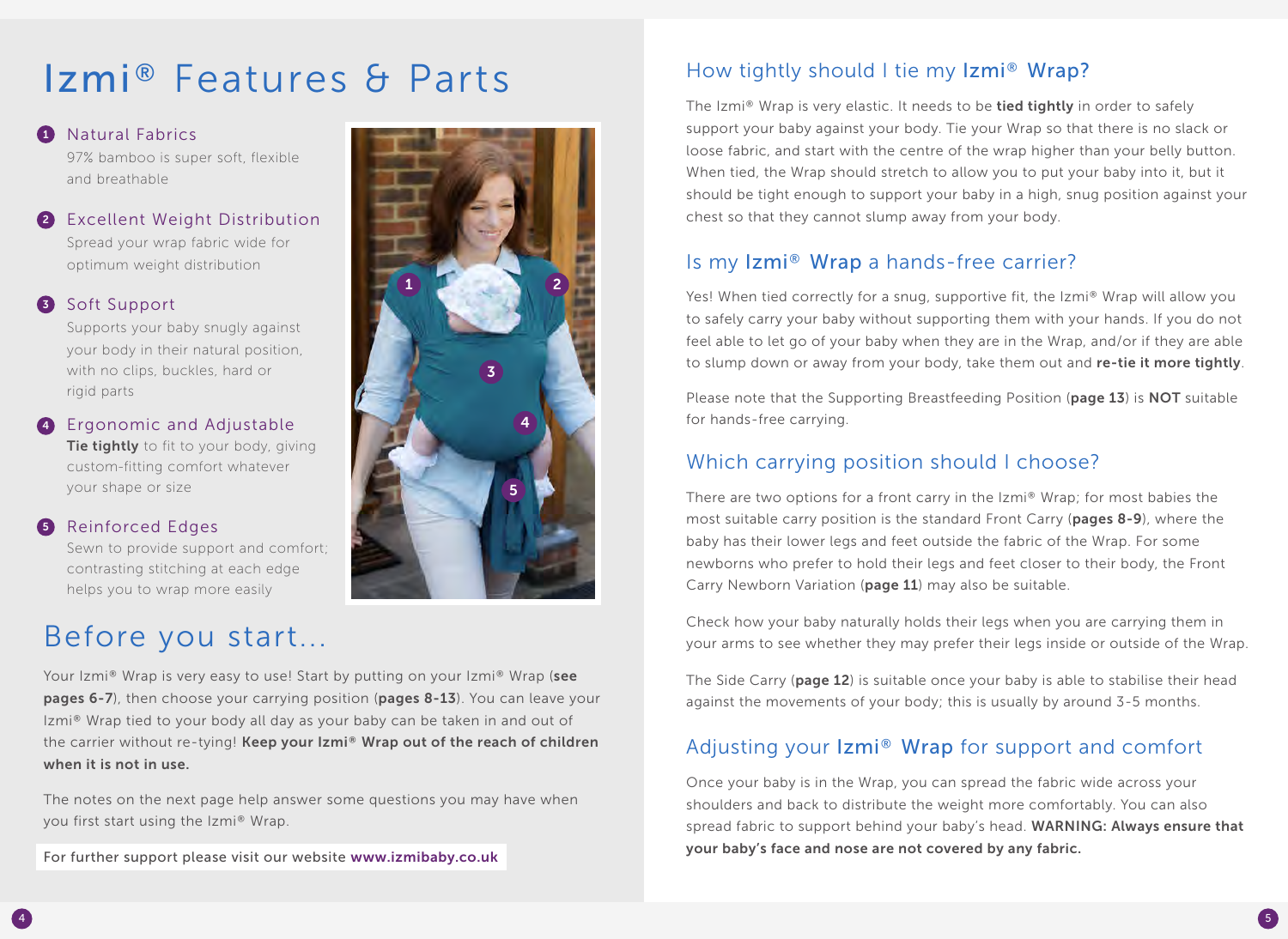# Putting the Wrap on

It's super easy! Just follow these steps below to put on your Izmi® Wrap. For further support please visit our website www.izmibaby.co.uk











Handy Tip! You can leave your Wrap tied to your body all day as your baby can be taken in and out of the carrier without re-tying!

## For Larger Parents... For Smaller Parents...





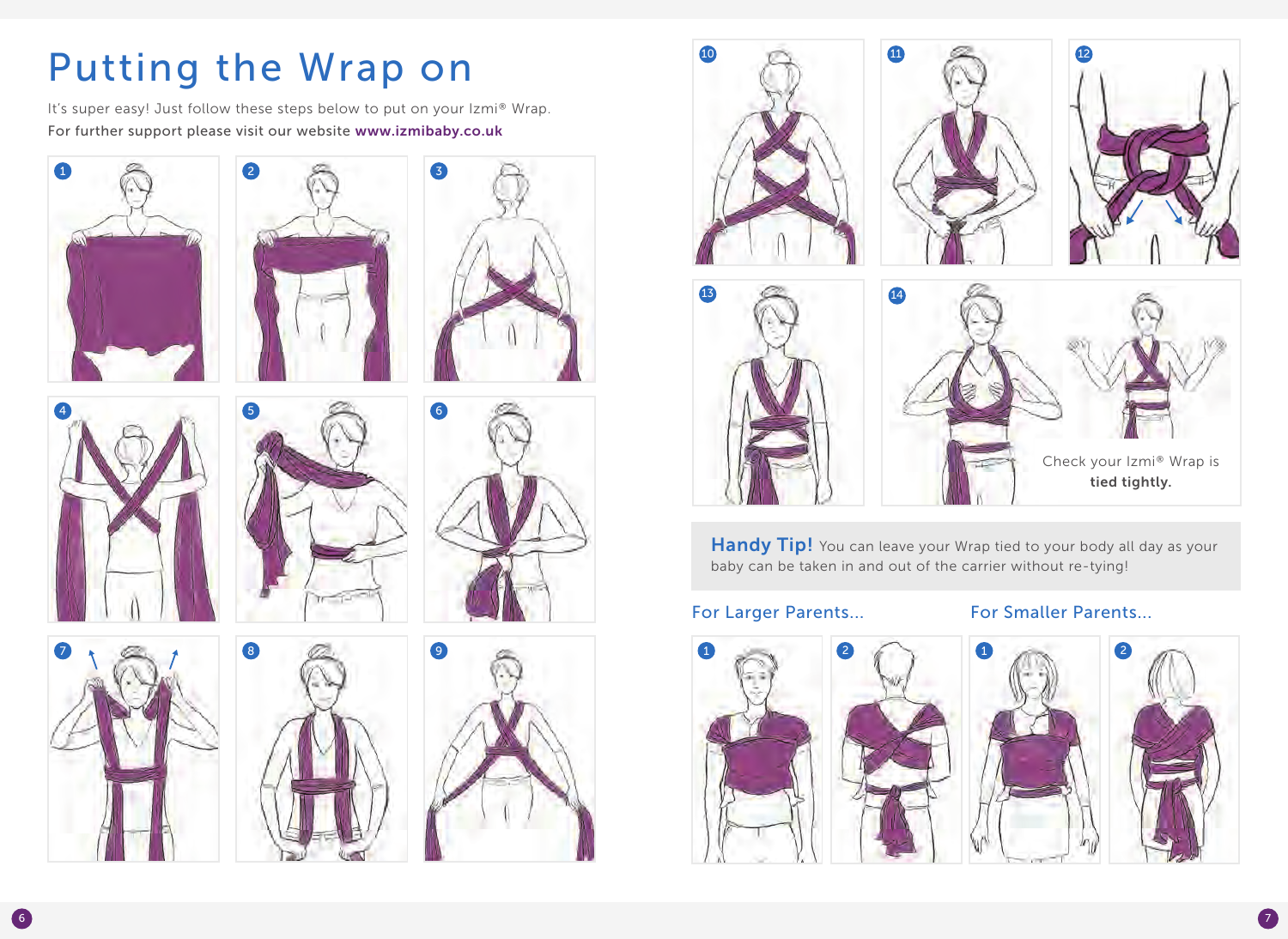# Front Carry

Suitable from newborn (2.2kg/ 5lbs).



- Follow the instructions on pages 6-7 to put on your Izmi® Wrap.
- WARNING: To prevent your child from falling, ensure they are securely positioned in the Izmi® Wrap.
- Ensure that your baby's face and nose are always visible and unobstructed by fabric.
- $\bullet$  Keep at least one hand supporting your baby at all times until they are fully secure in the Wrap.















## Optimum Positioning for Healthy Hips

Ensure that each of the 3 layers of your Izmi® Wrap are fully opened wide to support the whole of your baby's back, thighs and bottom.

For a Hip Healthy position, the fabric should offer support from the back of one knee to the back of the other.



Recognised by INTERNATIONAL HIP DYSLPASIA INSTITUTE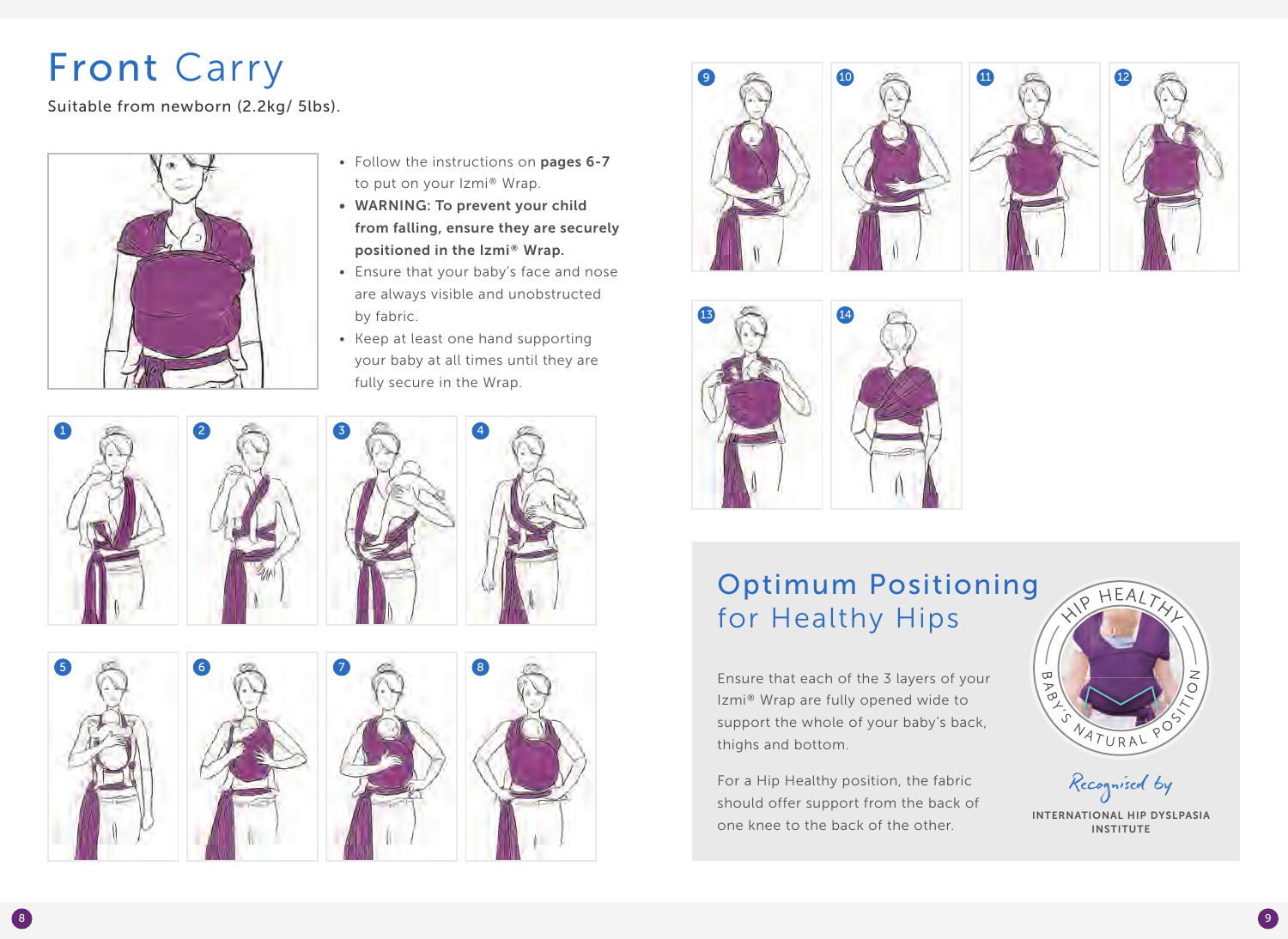Your baby's head should be stabilised against the movements of your body. For babies unable to do this by themselves (those younger than 3-5 months), there are 2 ways to give head support in your Izmi® Wrap:



Roll up a small towel or muslin cloth and tuck it into the wrap to support behind your baby's neck and head.



## To safely take your baby out



Reverse the Front Carry steps, ensuring your baby is held securely against you with at least one hand at all times.







5 **NOTE:** You may need to unhook baby's legs from the fabric.

# Supporting Your Baby's Head Front Carry Newborn Variation

Suitable for some babies 0-2 months (5lbs/2.2kg to 12lbs/5kg approx).



- Follow the instructions on pages 6-7 to put on your Izmi® Wrap.
- This carry position is for very young babies who hold their feet and legs close to their bodies in a foetal position.
- For older or awake or more active babies, this position will feel too restrictive; please use the standard Front Carry (page 8).



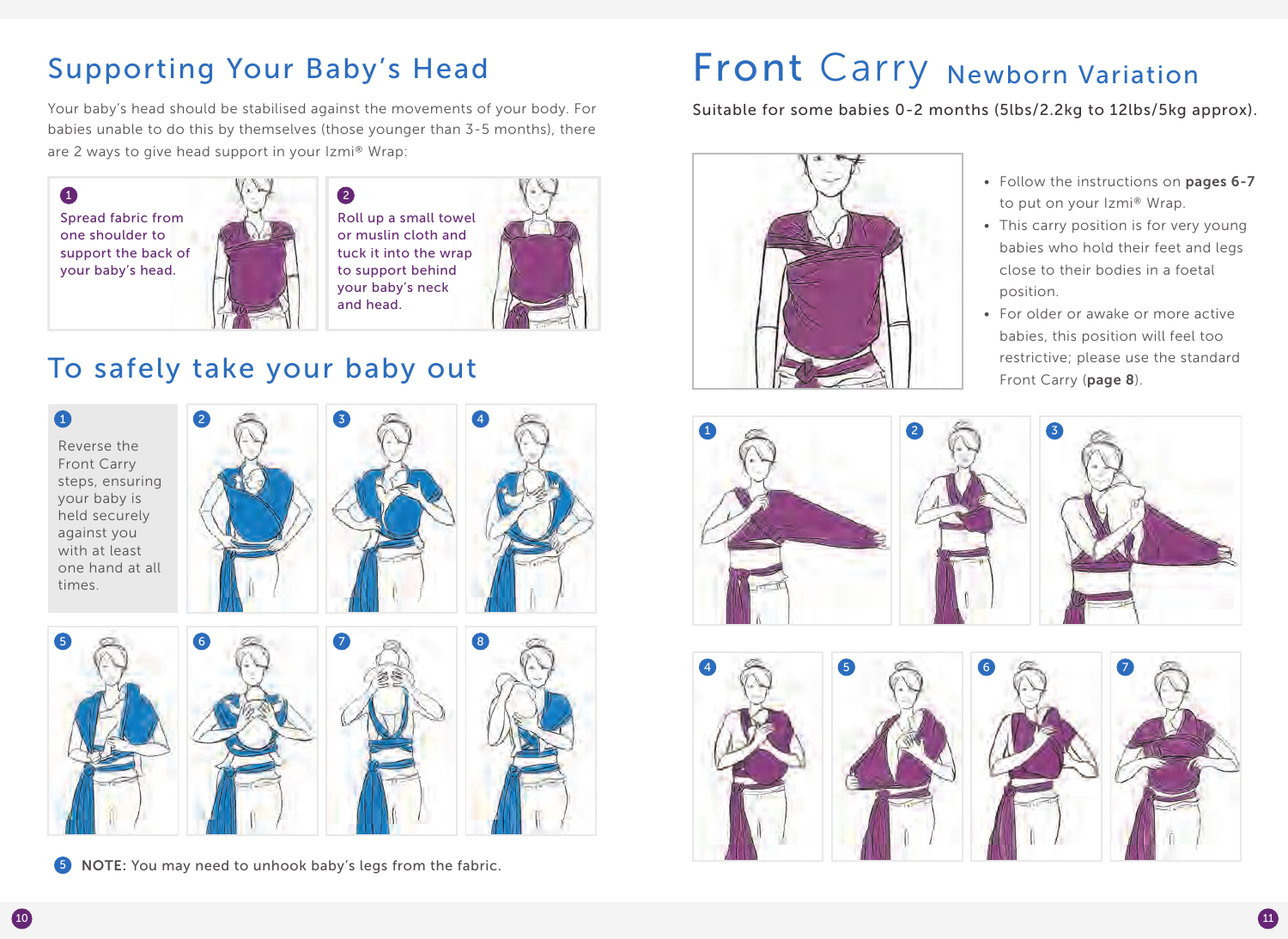# Side Carry



- Follow the instructions on pages 6-7 to put on your Izmi® Wrap.
- WARNING: To prevent your child from falling, ensure they are securely positioned in the Izmi® Wrap.
- The side carry may be positioned on the left or right hip.
- Keep at least one hand supporting your baby at all times until they are fully secure in the wrap.









## Supporting Breastfeeding

Suitable for babies with full head and neck control (4m+ approx). This is NOT a hands-free carrying position; always keep baby's head and face uncovered by fabric, using your hand or arm to support their head. Always return to your usual snug, upright carrying position as soon as they have finished feeding.













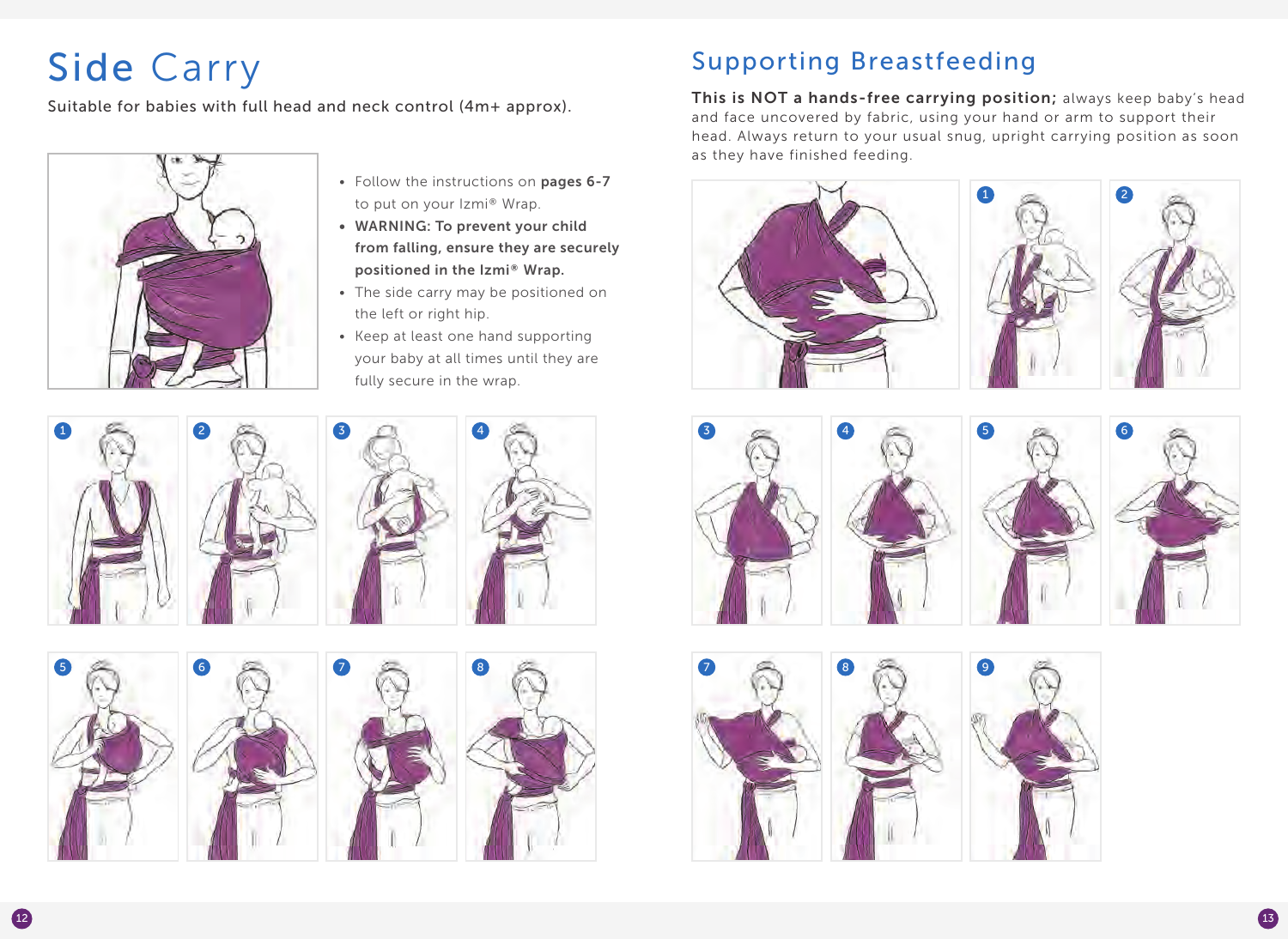## Safety and Positioning for all Carrying Positions

Important Information: Please read this instruction manual carefully before you use your Izmi® Wrap. More information, advice and videos can be found on our website www.izmibaby.co.uk

 $HEA$ 

 $4711RAV$ 

To ensure the safety of a baby in a wrap or carrier, always check that the baby's:

- $\checkmark$  Airways are protected and unobstructed
- $\checkmark$  Head is supported
- $\checkmark$  Spine is supported

#### Airways:

- $\checkmark$  No fabric covering face
- $\checkmark$  Face and nose visible at all times
- $\checkmark$  Chin is not pressing into their chest

#### Head:

- $\checkmark$  Head supported in line with spine
- $\checkmark$  Head remains stable as you move around
- $\checkmark$  Give additional head support as needed for sleeping

## Spine:

- $\checkmark$  Spine supported in its natural 'J' shaped curve without slumping.
- $\checkmark$  Pelvis tilted up towards the carrying adult. This pelvic tilt helps to relax your baby's spine and will lift the knees up into their natural 'Hip Healthy' position:
- From newborn: Fully supported to the very top of their neck.
- By around 4-5 months (baby can stabilise head while awake): Supported to the top of their back, level with their shoulders.
- By around 7-9 months (baby can sit unaided): Supported up to their armpits (higher if preferred).

## Safety and Positioning:

Good positioning of your baby in your Izmi® Wrap will make it safer and more comfortable to use. Ensure that your Wrap is **tied tightly** so that it holds your baby's weight snugly against your body. If your baby can slump or lean away from your body then they will not be safely supported, and carrying will quickly become tiring and uncomfortable. Be aware that all babies are different, and react differently when carried in different positions. WARNING: Ensure your child's chin is not resting on its chest as its breathing may be restricted which could lead to suffocation.

## Carrying Height:

For your baby's safety, carry your baby so that you can easily kiss their head. A good guide is to position your baby at the height that you naturally hold them in your arms. This will help ensure that your baby's weight is supported with minimum strain and maximum support.



Your Izmi® Wrap may be adapted for use in many situations. Always ensure that all safety advice is followed. Do not use your Wrap in special situations if you are at all unsure about suitability or your baby's safety. Seek advice from a health professional and/or babywearing consultant.

## Breastfeeding in your Izmi®Wrap:

Your Izmi® Wrap may be used as an aid to breastfeeding (see page 13), provided all safety measures above are followed. To protect the baby's airways: ensure that their spine is supported, that no fabric covers their head or face and that they can breathe freely through their nose. Support their head with a hand or arm until they have the head and neck control to latch on and off by themselves (5+ months approx). Monitor your baby at all times while feeding, and return to your usual snug, upright carrying position as soon as they have finished.

## Low Birthweight and Premature Babies:

WARNING: Babies born prematurely and/or with a low birth weight are at greater risk of suffocation. Take extra care, and seek advice from a health professional before using your Izmi® Wrap with babies under 7lbs/3.2kg.

The guideline age-ranges in this manual may not be realistic if your baby/babies were born prematurely. Check your baby's level of postural control for each carrying position, and do not use the Wrap if you are concerned for your baby's safety.

## Carrying Multiples or Siblings:

Please read important information about premature and low birthweight babies above. You may use one, or two Izmi® Wraps to carry two babies with one baby on each side. Only use your Izmi® Wrap for up to two babies at a time. Ensure that your babies are both held snugly, with their heads well supported, and get advice from a qualified Carrying Consultant to find the position that best suits you and your babies.





#### Hip Healthy Positioning:

To support healthy hip development, ensure that your Izmi® Wrap fabric is spread wide to support your baby's thighs, hips and bottom from the back of one knee to the back of the other. When in the optimum position, your babies knees will be higher than their hips/bottom, with their lower legs hanging down, feet lower than knees. Benefits of this natural hip healthy position include:

- $\checkmark$  Recommended for healthy hip development
- $\checkmark$  Supports good positioning for your baby's pelvis and spine
- $\checkmark$  Improves ergonomic weight distribution for you, making carrying more comfortable

Young babies hold their legs close to their body in a foetal or 'froggy legged' position. As they grow their legs will gradually open out to a wider 'spread squat' position. Do not force a baby's legs into a wider position than they are ready for; check how your baby naturally holds their legs when carried in your arms, or in an infant car seat.